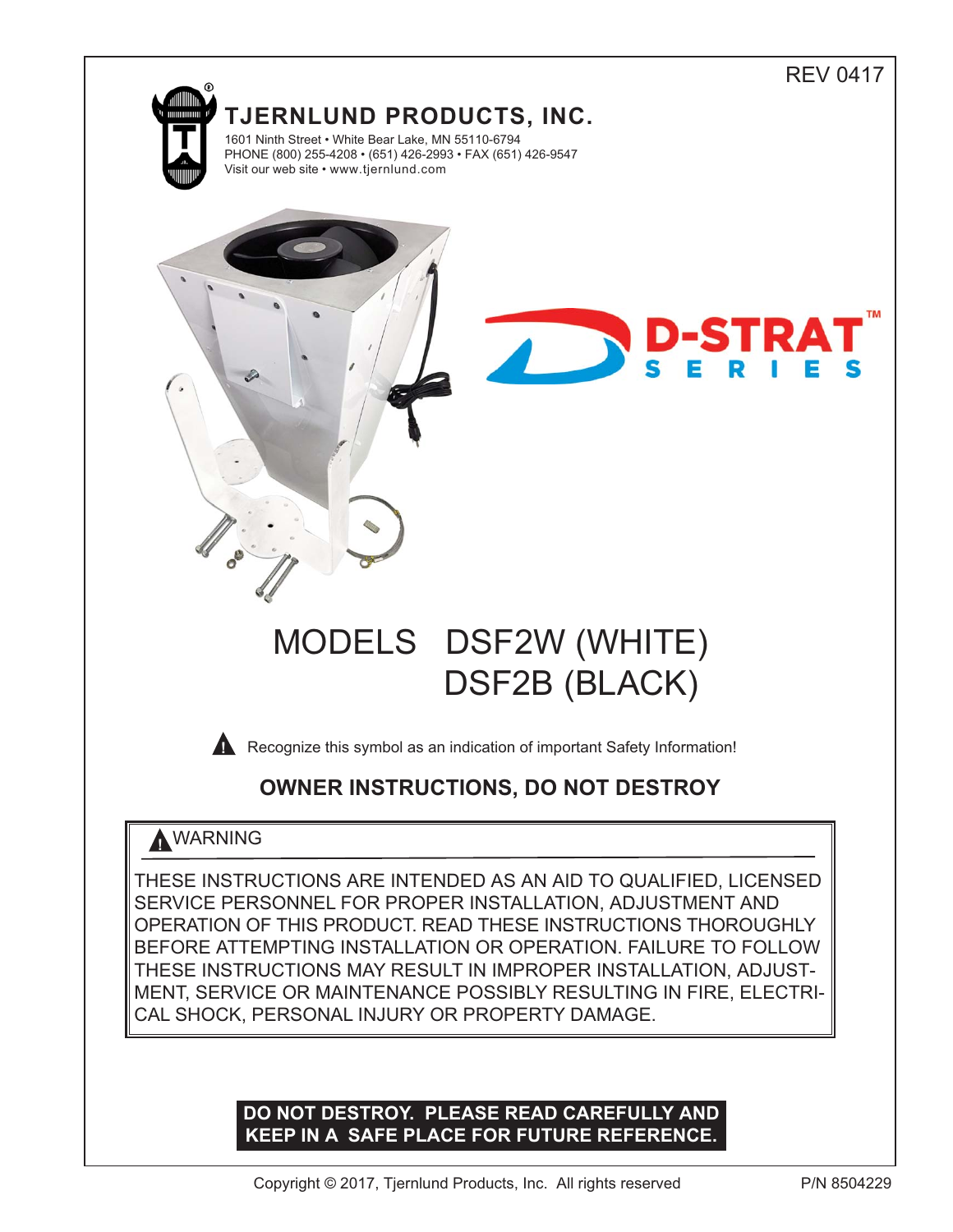## **DESCRIPTION**

The D-Strat<sup>TM</sup> Series compact, high velocity destratification ceiling fans recirculate trapped air in high ceiling areas to lower heating costs, extend life of HVAC equipment and promote the comfort of occupants. The compact, 540 CFM high-velocity fan operates on only 30 watts and reduces the typical temperature differential of twenty degrees or more between ceiling and floor levels by at least fifty percent. Unlike conventional paddle blade ceiling fans, D-Strat™ fans do not have visual moving blades. Discharge velocity of 2000 FPM moves air effectively in a defined column to the floor level. Operation is quiet at 1.5 sones, ideal for office areas and other noise sensitive environments. Costs less than 1/2 cent per hour to operate based on average U.S. electrical rates. Compact design fits between roof trusses affording full access to upper level warehouse storage racking. A heavy-gauge swivel mount allows fan to be aimed to avoid obstructions, concentrated at works areas or to dry floors in wet entryways.

## **GENERAL INFORMATION**

Each DSF2 is electrically factory line tested before shipment. After opening carton, inspect thoroughly for shipping damage. Impeller should rotate freely and all electrical wires and connections should be secured. If any damage is found, notify freight carrier and your distributor immediately and file a concealed damage claim.

## **NUMBER OF DSF2 FANS NEEDED PER APPLICATION**

Destratification fans are constantly fighting warm air that is naturally rising and concentrating near the ceiling level. As ceiling heights increase so does the volume of stratified air and the resulting temperature differential compared to the floor level. For this reason the number of fans we suggest for a given square foot area increases as ceiling heights increase. Use this table as a guide for the suggested number of DSF2 fans that should be installed to achieve effective destratification for your application. Space fans evenly with an open path to the floor from the fan discharge.

| Height to           | Ft <sup>2</sup> Floor |
|---------------------|-----------------------|
| <b>Ceiling Deck</b> | Space/Fan             |
|                     |                       |
| 16                  | 1200                  |
| 18                  | 1000                  |
| 20                  | 900                   |
| 22                  | 800                   |
| 24                  | 700                   |

Divide Square feet of area to be served by the square feet in table based on ceiling height. Round to closest whole number for suggested quantity of fans.

**Example:** 7500 square foot area with 16' ceilings. 7500/1200 (16 foot ceiling height in table) = 6.25 This application would need 6 DSF2 fans.

## **DSF2 SPECIFICATIONS**

**Volts:** 115 VAC **Hz:** 50/60 **Amps:** 0.24 **Watts:** 30 **CFM:** 540 **Thermal Limit:** 196°F (91°C)

**Unit dimensions with mounting bracket:** Height: 25 ½" Width: 12 1/8" Weight: 21 lbs.

**NOTE:** Each DSF2 includes a built in Thermal Limit that will deactivate the DSF2 in the event of fire in the space where the temperature at the DSF2 reaches 196°F (91°C) or greater. This feature is in accordance with fire safety and insurance underwriting. **NOTE:** Each DSF2 includes a Safety Cable that is rated for 100 lbs. The cable is required in some areas of North America where seismic activity can occur. The cable is easy to install and should be used on all DSF2 installations.

## **INSTALLATION WARNINGS**

## **READ INSTRUCTIONS CAREFULLY PRIOR TO INSTALLING THE DSF2. DO NOT DESTROY THIS DOCUMENT.**

This DSF2 must be installed by a qualified professional installer in accordance with these instructions and the latest edition of the National Electrical Code(NFPA #70) and any applicable State and Local Codes. If the DSF2 is improperly installed or misapplied, a hazardous condition such as fire, electric shock or falling parts could result causing bodily injury and/or property damage.

**DO NOT** Connect Power to the DSF2 until it is completely installed. Disconnect Power prior to service or maintenance.

**DO NOT** use the DSF2 in hazardous environments where the electrical system could provide ignition to combustible or flammable materials.

**DO NOT** use the DSF2 to exhaust or transport hazardous or explosive materials or vapors. Personal injury and/or property damage could result.

**DO NOT** handle the DSF2 without hand protection. The DSF2 has rotating parts and may have sharp edges. Hand protection should be worn when installing, operating and maintaining the DSF2.

**DO NOT** mount the DSF2 less than 7 feet above grade. The DSF2 has unguarded rotating components that potentially could cause injury if contacted when operating. Mount the DSF2 at least 7 feet above grade and in consideration of occupants to insure a safe installation.

**DO NOT** use the power cord of the DSF2 as a means of supporting the weight or position. Personal injury and/or property damage may result.

**DO NOT** connect power supply until the DSF2 is completely installed. Disconnect power prior to service or maintenance.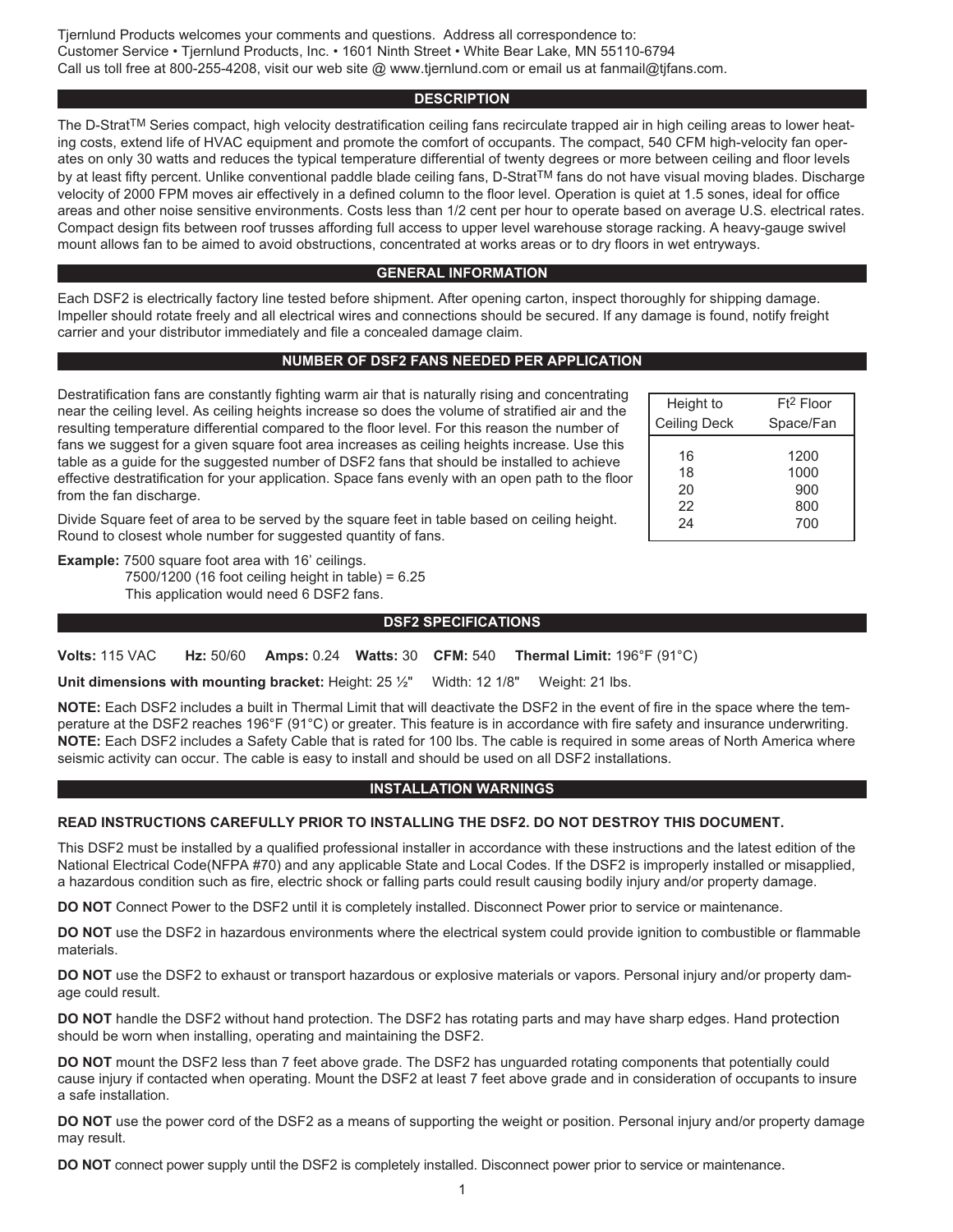#### **CAUTIONS**

This DSF2 is designed to work in an ambient air condition between -10<sup>0</sup>F to +130<sup>0</sup>F (-23<sup>0</sup>C to +54<sup>0</sup>C). Operation of the DSF2 outside of this temperature range can destroy DSF2 and will void the warranty.

This DSF2 is factory wired for a grounded 120 VAC power outlet. Use one Tjernlund Products, Inc., p/n DSF2TR transformer per DSF2 for single phase power supplies of 208, 220, 230, 240, 277 and 480 VAC applications.

Make sure to install the DSF2 away from furnaces and other high heat sources. Excessive heat may destroy the DSF2.

This DSF2 was designed to be used in sheltered applications only. Do not use in applications where moisture from rain or snow may enter the DSF2. Damage to the DSF2 from moisture will void warranty.

This DSF2 has rotating components that are unguarded. Use care to insure nothing comes in contact with the moving parts. Keep the power cord and other ceiling level wiring clear of the DSF2.

To properly mount and support the DSF2, use the mounting hardware and secondary safety cable as directed. Make sure the safety cable is connected to the roof truss or other load rated structural component. Follow the installation details found in these instructions.

## **MOUNTING OPTIONS**



The DSF2 can be mounted to the bottom bars of a Bar Truss.



The DSF2 can be mounted to a rod or pipe mounted between two Trusses.



The DSF2 can be mounted to the bottom angles of a Angle Iron Truss.



The DSF2 can be mounted from a wall. (Installer must provide proper bolts and wall anchors).